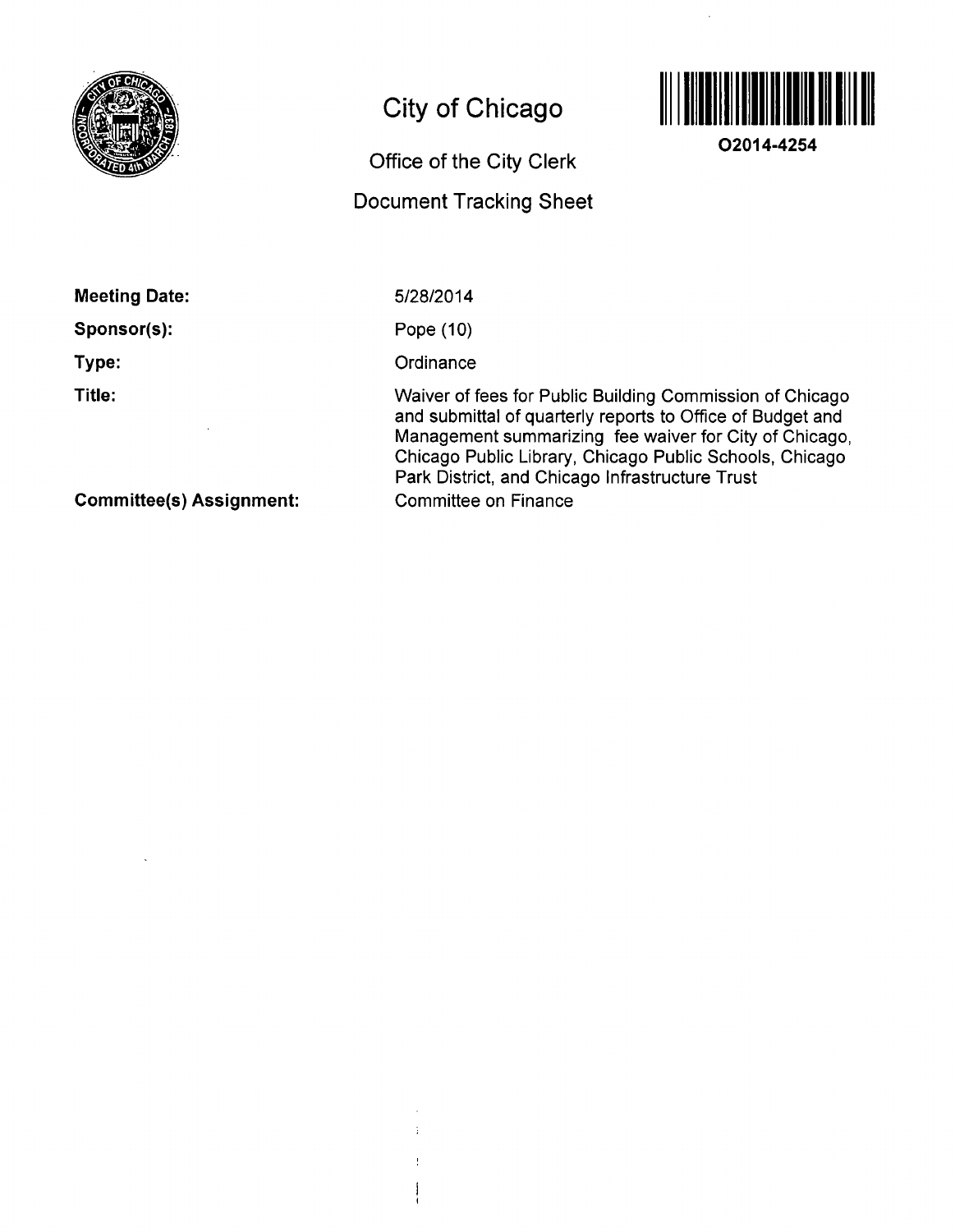### ORDINANCE

Ż

#### BE IT ORDAINED BY THE CITY COUNCIL OF THE CITY OF CHICAGO:

SECTION 1. Pursuant to Section 2-8-065(c)(1) of the Municipal Code of Chicago ("Code"), the appropriate city departments are hereby authorized and directed to waive, in full, all permit fees, license fees, plan review fees and on-site inspection fees, including, but not limited to, demolition permits, sprinkler system permits, public way use permits, elevator permits and permits for work affecting parkway trees and shrubs, otherwise required to be paid by the Public Building Commission of Chicago ("PBC"), a governmental entity, in connection with the construction, repair, alteration, renovation, rehabilitation and maintenance of buildings, land, parks and other facilities owned by the below-named governmental entities and done by the PBC for the below-named governmental-entity clients of the PBC:

City of Chicago, including the Chicago Public Library Chicago Public Schools Chicago Park District Chicago Infrastructure Trust, but only for projects of the above-named govemmental entities

Provided, however, that the fee waivers authorized under this section shall not apply in connection with any monies owed by the City to any third party for any service provided to the City by such third party under the department of building's developer services program or under any other city program.

Provided further, that the fee waivers authorized under this section shall be used exclusively to carry out the PBC's statutory and corporate purpose(s) in connection with work done by the PBC for the above-named governmental-entity clients of the PBC. As a continued condition to the grant of this waiver, all work requiring the submission of plans shall be done in accordance with plans submitted to and approved by the appropriate city department; all required permits and licenses shall be obtained; and said building, land, parks and facilities, and all appurtenances thereto, shall be constructed and maintained in compliance with the applicable provisions of this Code and any rules and regulations duly promulgated thereunder.

SECTION 2. The PBC shall submit to the Office of Budget and Management ("OBM"), on a quarterly basis, a written report summarizing the number and type of fee waivers granted to the PBC under Section 1 of this ordinance, and the amount of each fee so waived. Such written report shall be submitted in a manner and form acceptable to OBM.